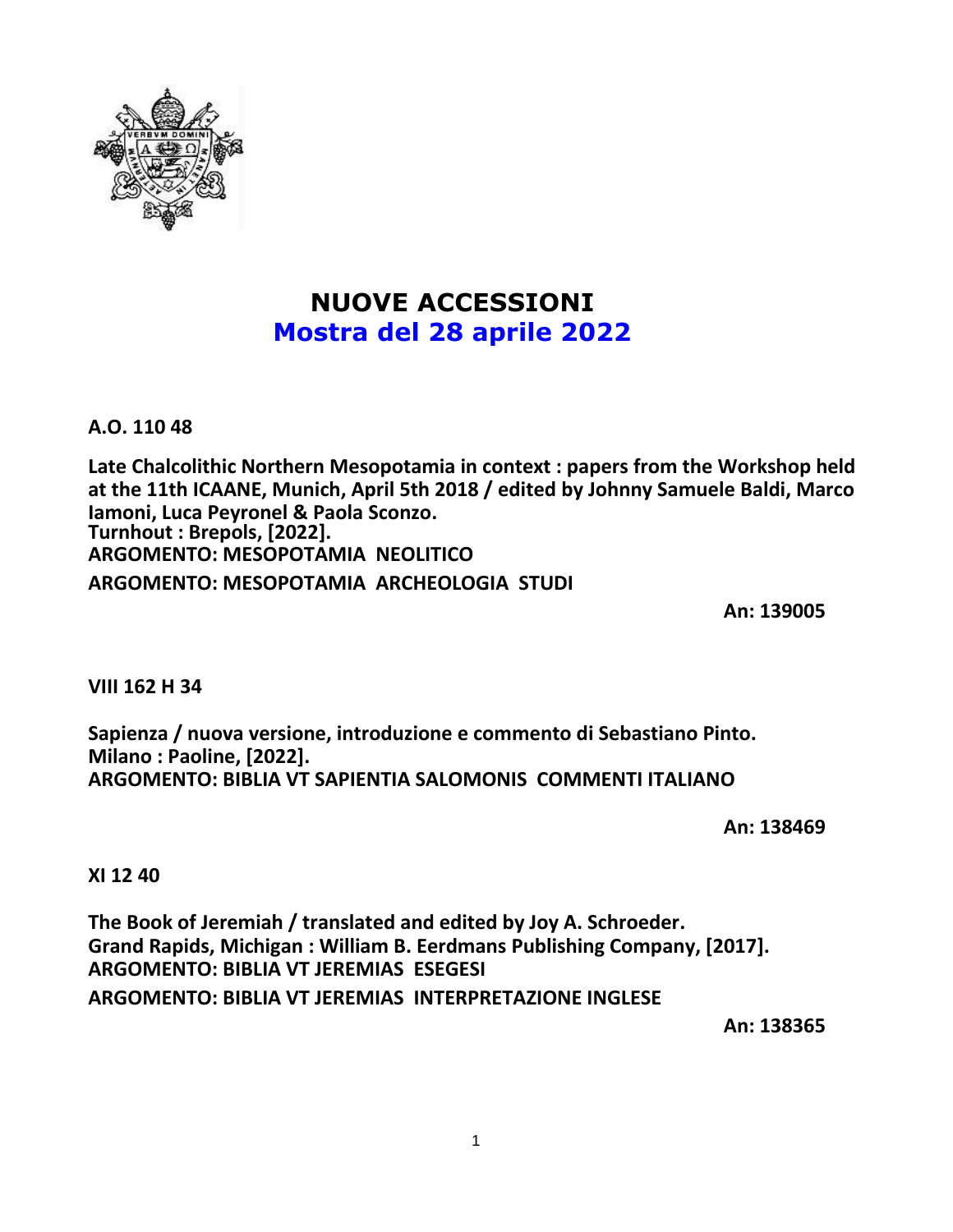**XXXIX 5 B 51**

**Tra le coste del Levante e le terre del tramonto. Studi in ricordo di Paolo Bernardini / a cura di Sandro Filippo Bondì [e altri 3]. Roma : CNR - Istituto di Scienze del patrimonio culturale : CNR Edizioni, 2021. ARGOMENTO: BERNARDINI PAOLO 1950 2018 FESTSCHRIFT**

**An: 138769**

## **XIII 92 28**

**Agbara, Benjamin Ogechi, 1979-. Gospel characters : Jesus and his contemporaries / Benjamin Ogechi Agbara. Berlin : Peter Lang, [2022]. ARGOMENTO: GESU CRISTO DISCEPOLI ARGOMENTO: BIBLIA NT EVANGELIA PERSONAGGI**

**An: 138152**

#### **V 33 37.1**

**Billon, Gérard, sacerdote, 1953-. Introduzione all'Antico Testamento / Gérard Billon. Bologna : EDB, [2019]. ARGOMENTO: BIBLIA VT INTRODUZIONE ITALIANO**

**An: 138528**

**VIII 101 35**

**Kessler, Rainer, 1944-. Amos / Rainer Kessler. Stuttgart : Verlag W. Kohlhammer, 2021. ARGOMENTO: BIBLIA VT AMOS COMMENTI TEDESCO**

**An: 138477**

#### **XXVII 6 D 30**

**Kroeger, Paul R., 1952-. Analyzing meaning : an introduction to semantics and pragmatics / Paul R. Kroeger. Berlin : Language science press, [2019]. ARGOMENTO: SEMANTICA ARGOMENTO: PRAGMATICA**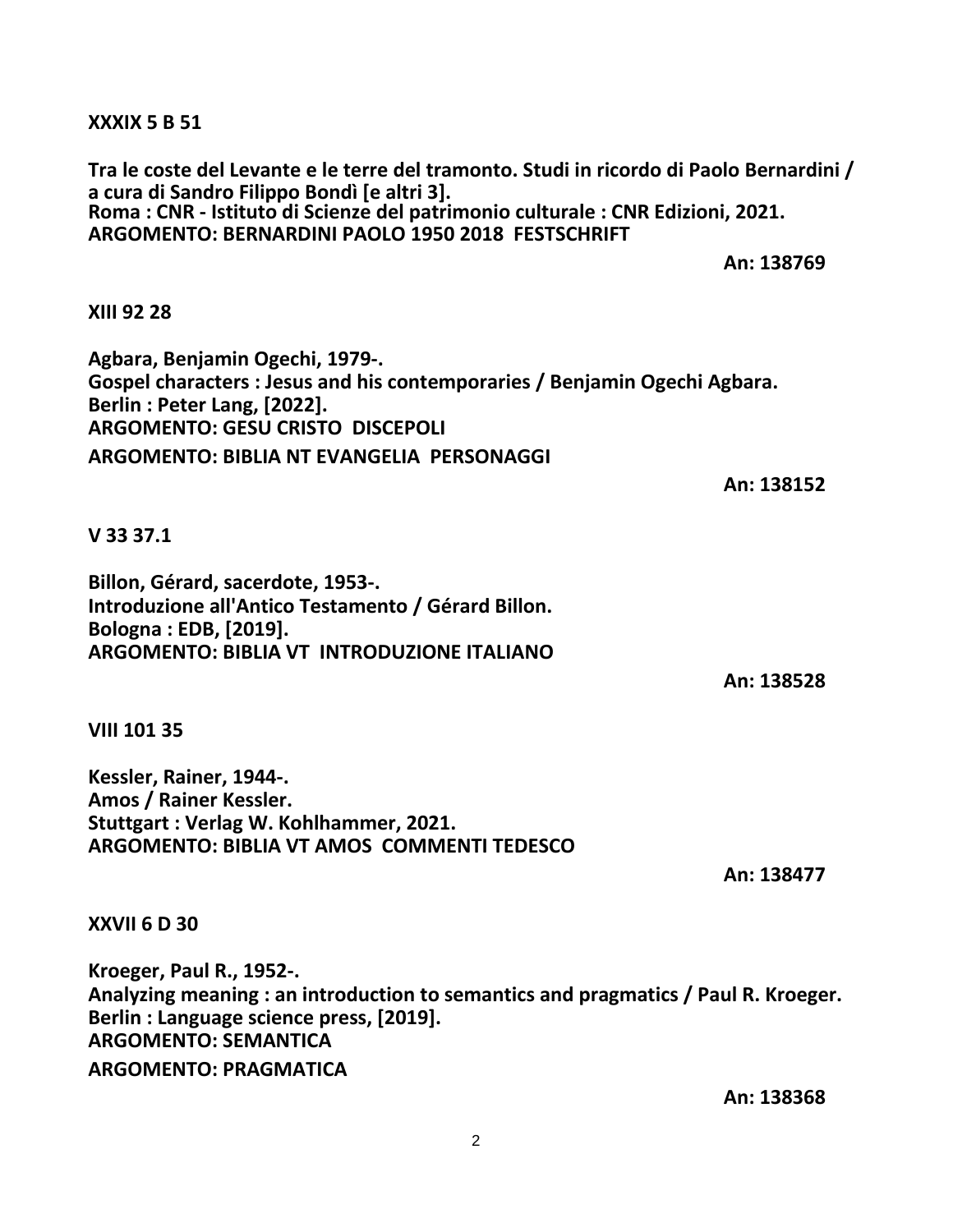**VIII 201 A 10**

**Lamb, David Trout, 1962-. 1-2 Kings / David T. Lamb ; Tremper Longman III & Scot McKnight general editors. Grand Rapids, Michigan : Zondervan, [2021]. ARGOMENTO: BIBLIA VT REGUM COMMENTI INGLESE**

**An: 137980**

## **XII 21 32**

**Lambrecht, Jan, S.I., 1926-. Intended sense in Scripture III : fifty further notes on the NT (2021) / Jan Lambrecht. Saarbrücken : Scholars' Press, [2022]. ARGOMENTO: BIBLIA NT PAULI EPISTOLAE INTERPRETAZIONE INGLESE ARGOMENTO: BIBLIA NT EVANGELIA INTERPRETAZIONE INGLESE**

**An: 138061**

**XVII 42 28**

**Litwa, M. David, 1982-. The evil creator : origins of an Early Christian idea / M. David Litwa. New York : Oxford University Press, [2021]. ARGOMENTO: DIAVOLO BIBLIA ARGOMENTO: DEMONOLOGIA BIBLIA ARGOMENTO: SATANA ARGOMENTO: CRISTIANESIMO PRIMITIVO ARGOMENTO: ANGELOLOGIA BIBLIA**

**An: 138039**

**A.P. 29 478**

**Loader, William R.G., 1944-. Christology, soteriology, and ethics in John and Hebrews : collected essays / William R. G. Loader. Tubingen : Mohr Siebeck, [2022]. ARGOMENTO: BIBLIA NT AD HEBRAEOS SOTERIOLOGIA ARGOMENTO: BIBLIA NT RELAZIONE CON VT ARGOMENTO: BIBLIA NT JOANNES CRISTOLOGIA ARGOMENTO: CRISTOLOGIA BIBLIA NT JOANNES**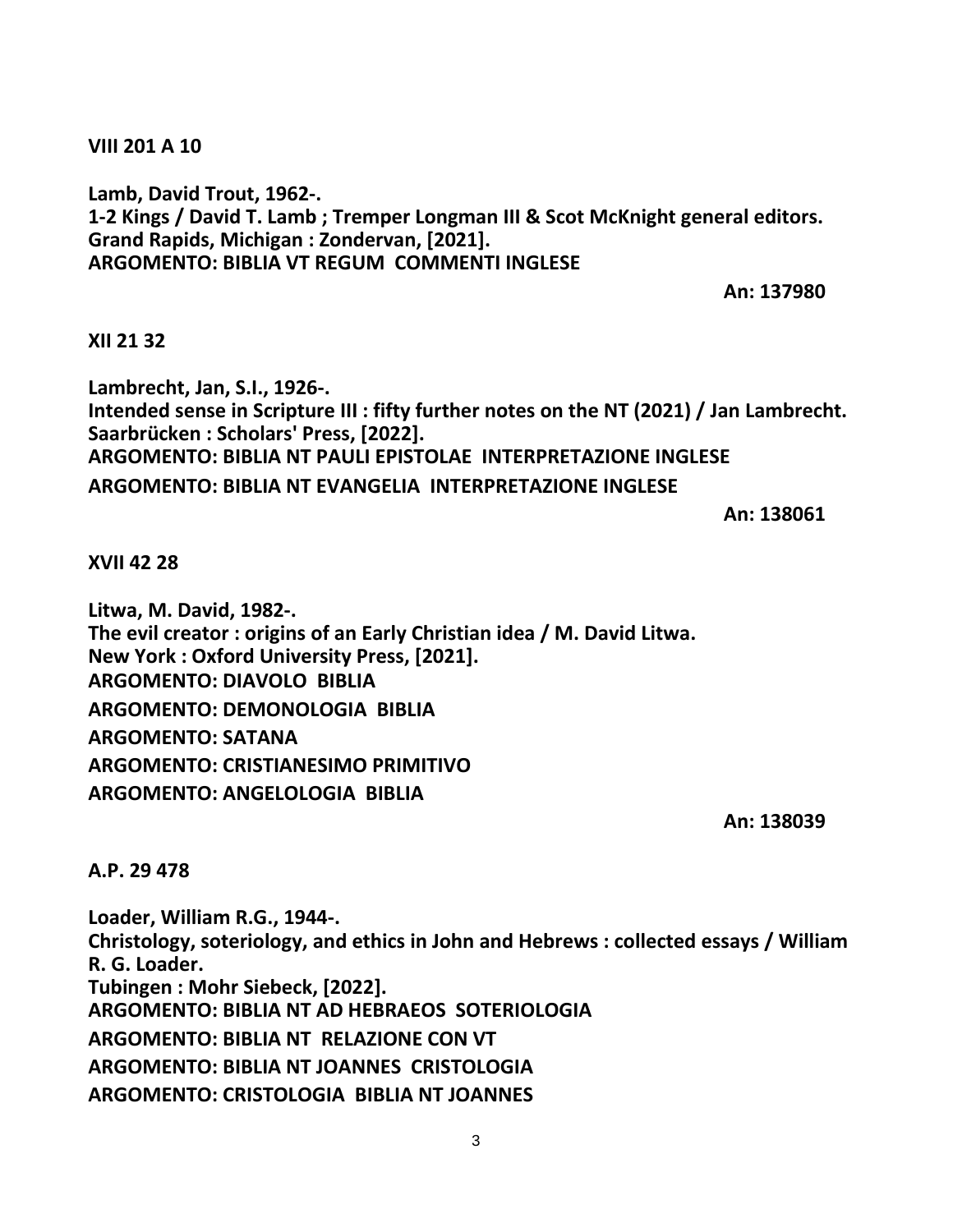## **XII 42 D 89**

**MacDonald, Dennis Ronald, 1946-. Luke and the politics of Homeric imitation : Luke-Acts as rival to the Aeneid / Dennis R. MacDonald. Lanham ; Boulder ; New York ; London : Lexington Books/Fortress Academic, [2019]. ARGOMENTO: HOMERUS VIII SEC AC ARGOMENTO: VERGILIUS MARO PUBLIUS 70 AC 19 AC AENEIS ARGOMENTO: BIBLIA LETTERATURA ANTICA ARGOMENTO: BIBLIA NT LUCAS INTERPRETAZIONE INGLESE ARGOMENTO: BIBLIA NT ACTUS APOSTOLORUM INTERPRETAZIONE INGLESE**

**An: 138756**

**XVII 40 A 53**

**Miller, Robert D. II, O.F.S., 1966-. Wilderness as metaphor for God in the Hebrew Bible / Robert D. Miller II, O.F.S. Brighton ; Chicago ; Toronto : Sussex Academic Press, 2022. ARGOMENTO: DIO BIBBIA ARGOMENTO: BIBLIA VT DIO ARGOMENTO: RELIGIONE E FILOSOFIA**

**An: 138364**

**XXV 28 A 5.1 XXV 28 A 5.2**

**Müller-Roth, Marcus. Athribis. V, Archäologie in Repit-Tempel zu Athribis 2012-2016 / Marcus Müller, Mohamed El-Bialy, Mansour Boraik. Le Caire : Institut Français d'Archéologie Orientale, 2019. ARGOMENTO: EGIZIANO LINGUA ISCRIZIONI ARGOMENTO: ATHRIBIS CITTA ESTINTA ARGOMENTO: EGITTO ANTICO TEMPLI**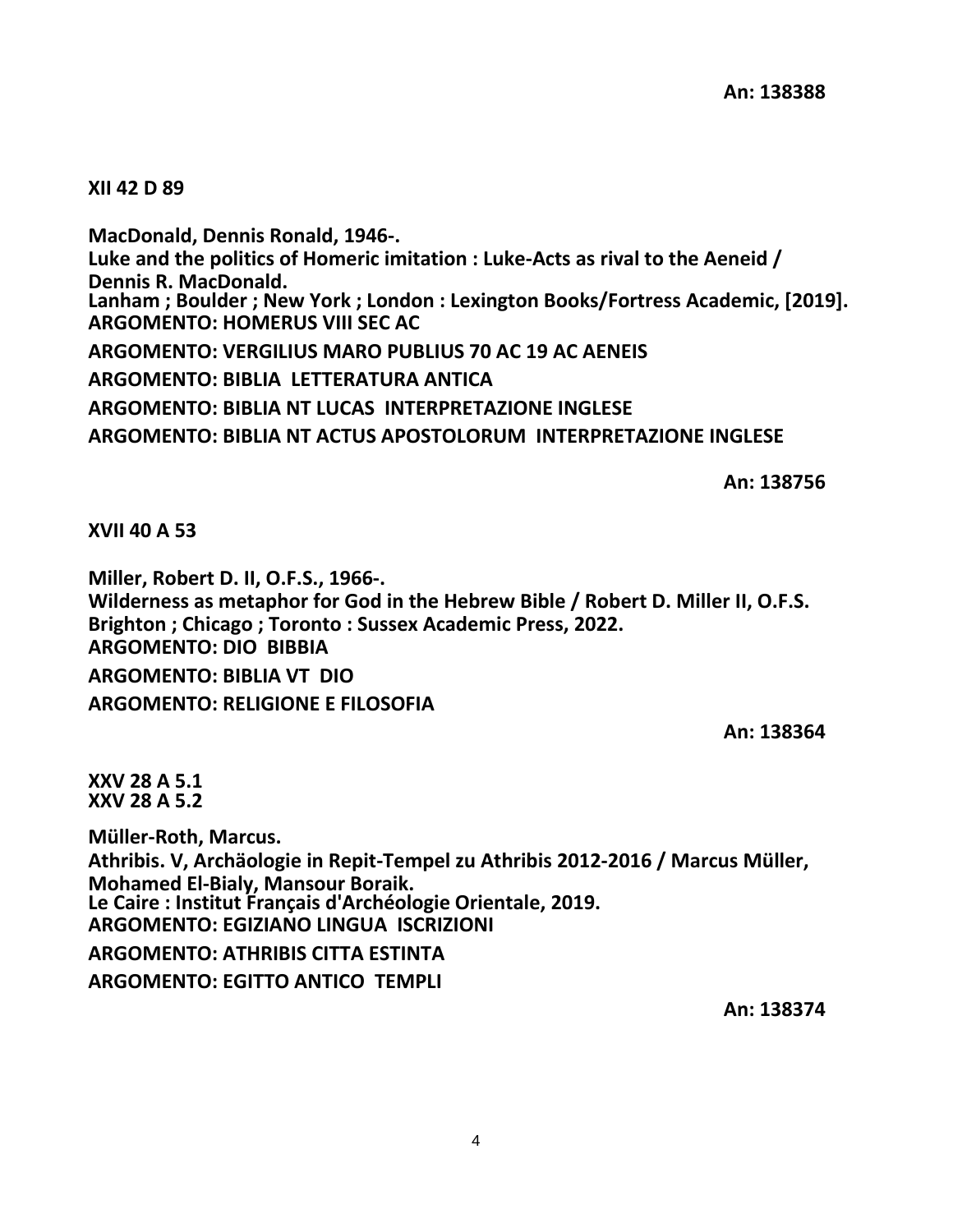**VIII 33 D 7**

**Nighswander, Dan. 1 Corinthians / Dan Nighswander. Harrisonburg, Virginia : Herald Press, [2017]. ARGOMENTO: BIBLIA NT AD CORINTHIOS COMMENTI INGLESE**

**An: 138135**

**XXV 80 96**

**Pasek, Steve, 1975-. Die heiligen Tiere zu Hawara während der Spätzeit und der hellenistischen Zeit : ihre Verehrung und ihre Kultdiener in einer ägyptischen Siedlung im Fajum vom 4. bis 1. J h. v. Chr. / Steve Pasek Berlin : Verlag Dr. Köster, 2020. ARGOMENTO: EGITTO ANTICO ANIMALI ARGOMENTO: HAWARA EGITTO ANTICO ARGOMENTO: EGITTO ANTICO STORIA FINO A 332 AC**

**An: 138976**

**XXXII 39 23**

**Payravi Lectures on Ancient Iranian History (01 :, 2018 : Irvine, California). Iran and its histories: from the beginnings through the Achaemenid Empire : proceedings of the first and second Payravi lectures on Ancient Iranian history, UC Irvine, March 23rd, 2018, & March 11th-12th, 2019 / edited by Touraj Daryaee and Robert Rollinger. Wiesbaden : Harrassowitz Verlag, 2021. ARGOMENTO: IRAN STUDI ARGOMENTO: IRAN STORIA ARGOMENTO: IRAN ANTICHITA ARGOMENTO: PERSIA IMPERO STORIA**